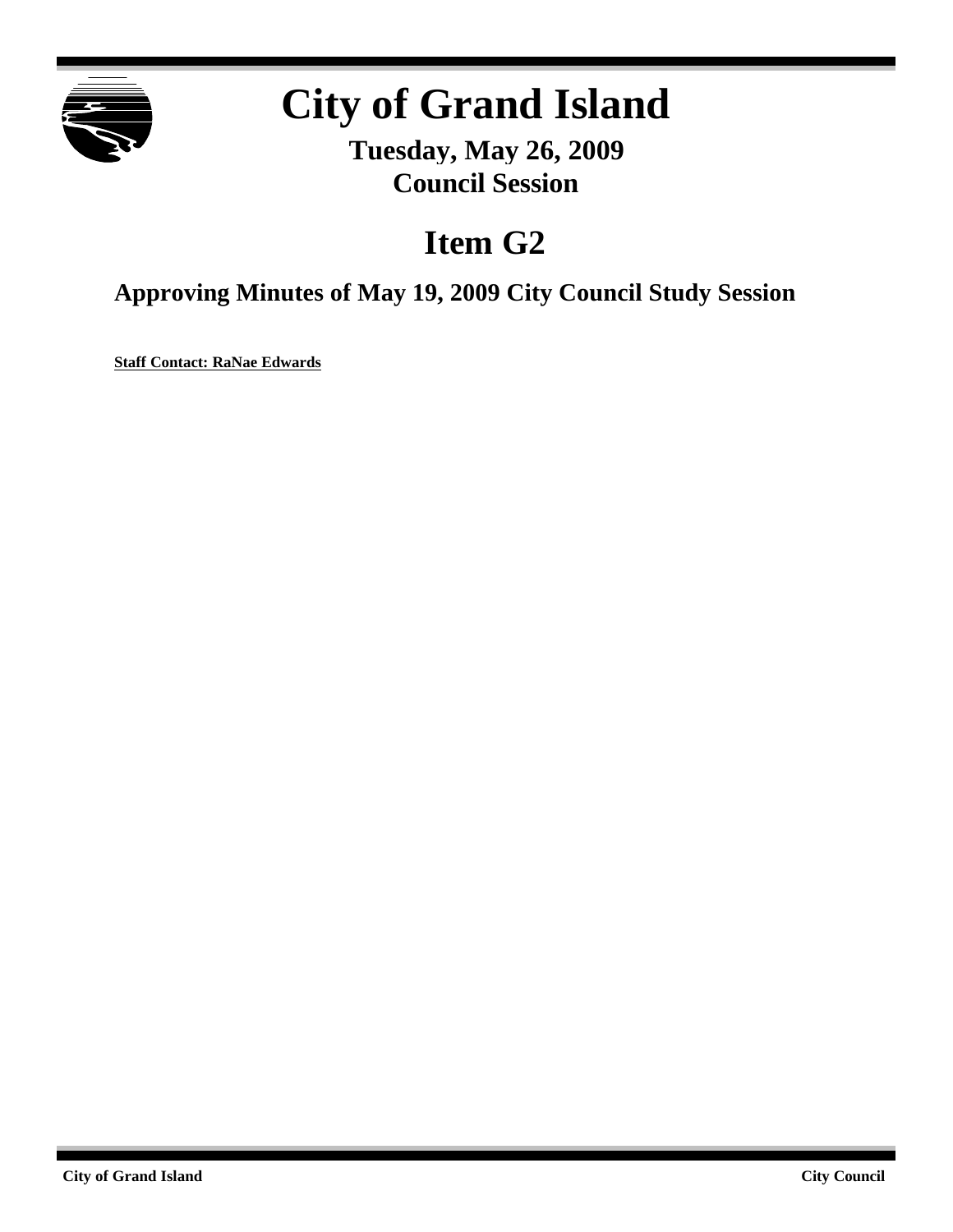## CITY OF GRAND ISLAND, NEBRASKA

## MINUTES OF CITY COUNCIL STUDY SESSION May 19, 2009

Pursuant to due call and notice thereof, a Study Session of the City Council of the City of Grand Island, Nebraska was conducted in the Community Meeting Room of City Hall, 100 East First Street, on May 19, 2009. Notice of the meeting was given in the *Grand Island Independent* on May 16, 2009.

Mayor Margaret Hornady called the meeting to order at 7:00 p.m. The following Councilmember's were present: Gericke, Nickerson, Ramsey, Dugan, Haase, Gilbert, Niemann, and Meyer. The following City Officials were present: City Administrator Jeff Pederson, Deputy City Clerk Paul Briseno, City Attorney Dale Shotkoski, Public Works Director Steve Riehle , and Finance Director David Springer.

INVOCATION was given by Mayor Margaret Hornady followed by the PLEDGE OF ALLEGIANCE.

Presentation and Discussion of Master Plan for Veterans Home Athletic Complex. Jeff Pederson City Administrator began the presentation with an overview of how the need and timeline for the Fonner Park Athletic Field relocation was established as well as an overview of LB 224. An overview of Grand Island's certification amounts and deadlines was also given.

Steve Paustian, Parks and Recreation Director gave an overview of the current Fonner Park Athletic Complex and amenities. A Web Park Athletic Complex presentation was given as the site will become a future extension of the cemetery in 8-10 years. A cost estimate of \$1,537,454 was presented for replacement for the Fonner Park Athletic Complex Facility. An additional 4<sup>th</sup> ball field would add \$120,000 to the cost.

An overview of the architect's master plan for the Veterans Athletic Complex was presented. The overview included a proposed timeline for Phase I which could start summer 2009 and potentially made available for the fall 2010 or summer 2011 pending circumstances.

Jeff Pederson concluded the presentation with an overview of financing options as it relates to the development of the site. Options for funding included expanding permitted use of the new occupation tax beyond the city owned building at Fonner Park to include a specified amount for the proposed athletic complex. It was noted that the additional amount of \$1.5 million would extend the period of time necessary for the tax by  $1.5 - 2$  years for phase I.

Council President Bob Meyer mentioned the original \$5 million request for the State Fair utilizing the occupational tax. Council President Meyer stated he would only support the funding of the project through the occupational tax if the entire project was created versus a phased in approach. Council President Meyer also stated the complex will be successful and a great thing for the Grand Island Community however a sunset is still required on the occupational tax for his support.

Councilmember Scott Dugan asked of the children's play areas and why seed was recommended versus sod. Steve Paustian stated that two play areas were noted on the master plan and seeding of the facility was recommended because the sod was currently owned by Fonner and would be necessary for State Fair parking. Other factors for seeding included timing, age of the grass, cost of